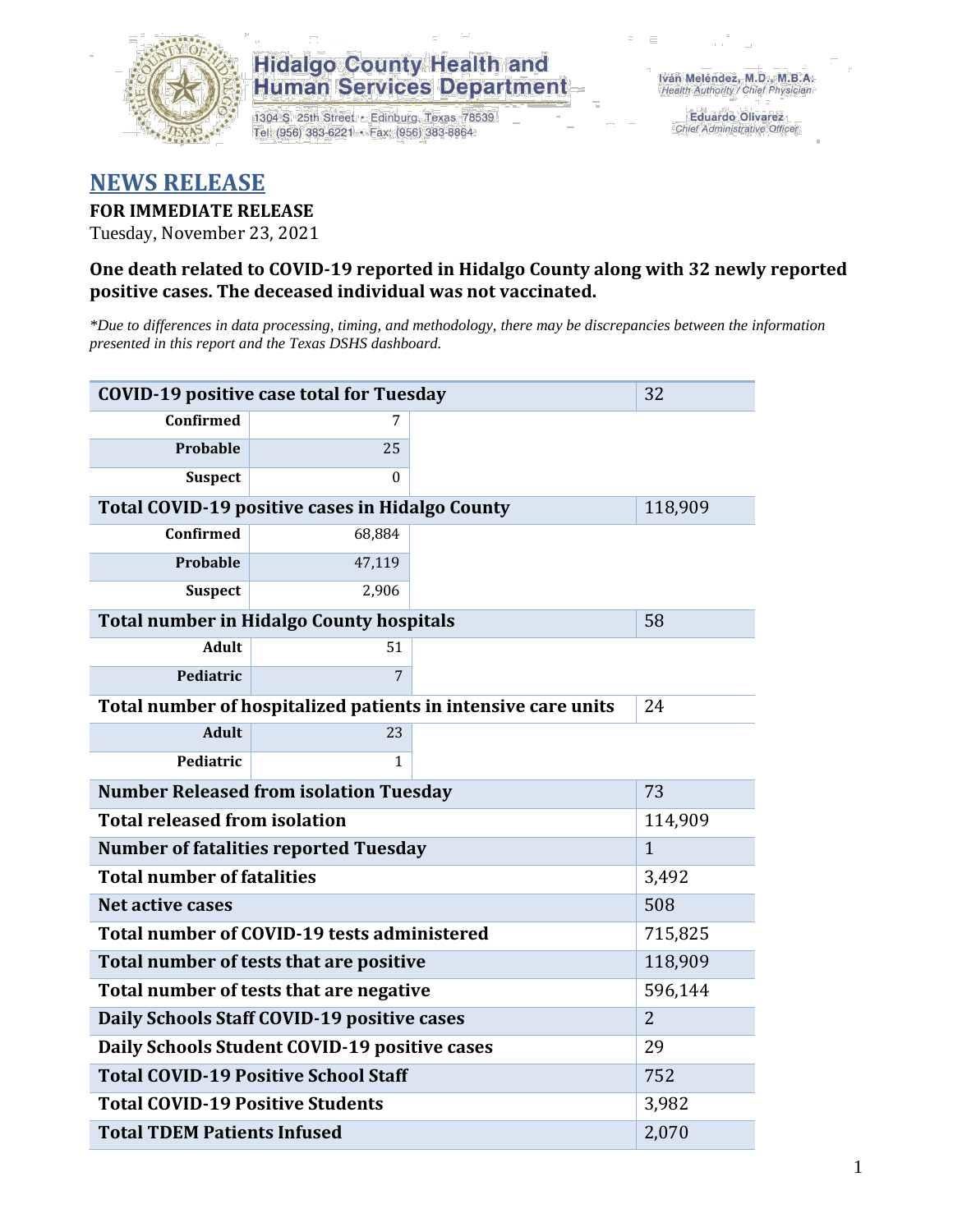

## **Hidalgo County Health and Human Services Department**

1304 S. 25th Street · Edinburg, Texas 78539 Tel: (956) 383-6221 · Fax: (956) 383-8864

Iván Meléndez, M.D., M.B.A. Health Authority / Chief Physician

> **Eduardo Olivarez** Chief Administrative Officer

*Hidalgo County uses the case status definition provided by the Texas Department of State Health Service's 2020 Epi Case Criteria Guide revised November 2020.*

- *1. Confirmed: A person who has tested positive through a molecular or PCR (oral or nasal swabs) test that looks for the presence of the virus's genetic material.*
- *2. Probable: A person who meets presumptive laboratory evidence through detection of COVID-19 by antigen test in a respiratory specimen.*
- *3. Suspect: A person who meets supported laboratory evidence through detection of specific antibodies in serum, plasma, whole body, and no prior history of being confirmed or probable case.*

*For more information of case status definition for COVID-19, please refer to:*

<https://www.dshs.state.tx.us/IDCU/investigation/epi-case-criteria-guide/2020-Epi-Case-Criteria-Guide.pdf>

| Age Range Gender |     |      | City    |  |
|------------------|-----|------|---------|--|
|                  | 50s | Male | Weslaco |  |

#### The death includes: Case Breakdown by Age Group:

| <b>Age Range</b> | <b>Number of Cases</b> |  |  |
|------------------|------------------------|--|--|
| $0 - 11$         | 4                      |  |  |
| 12-19            | 6                      |  |  |
| 20s              | 5                      |  |  |
| 30 <sub>s</sub>  | $\overline{2}$         |  |  |
| 40s              | 6                      |  |  |
| 50s              | 6                      |  |  |
| 60s              | $\mathbf{1}$           |  |  |
| $70+$            | $\overline{2}$         |  |  |
| Total:           | 32                     |  |  |